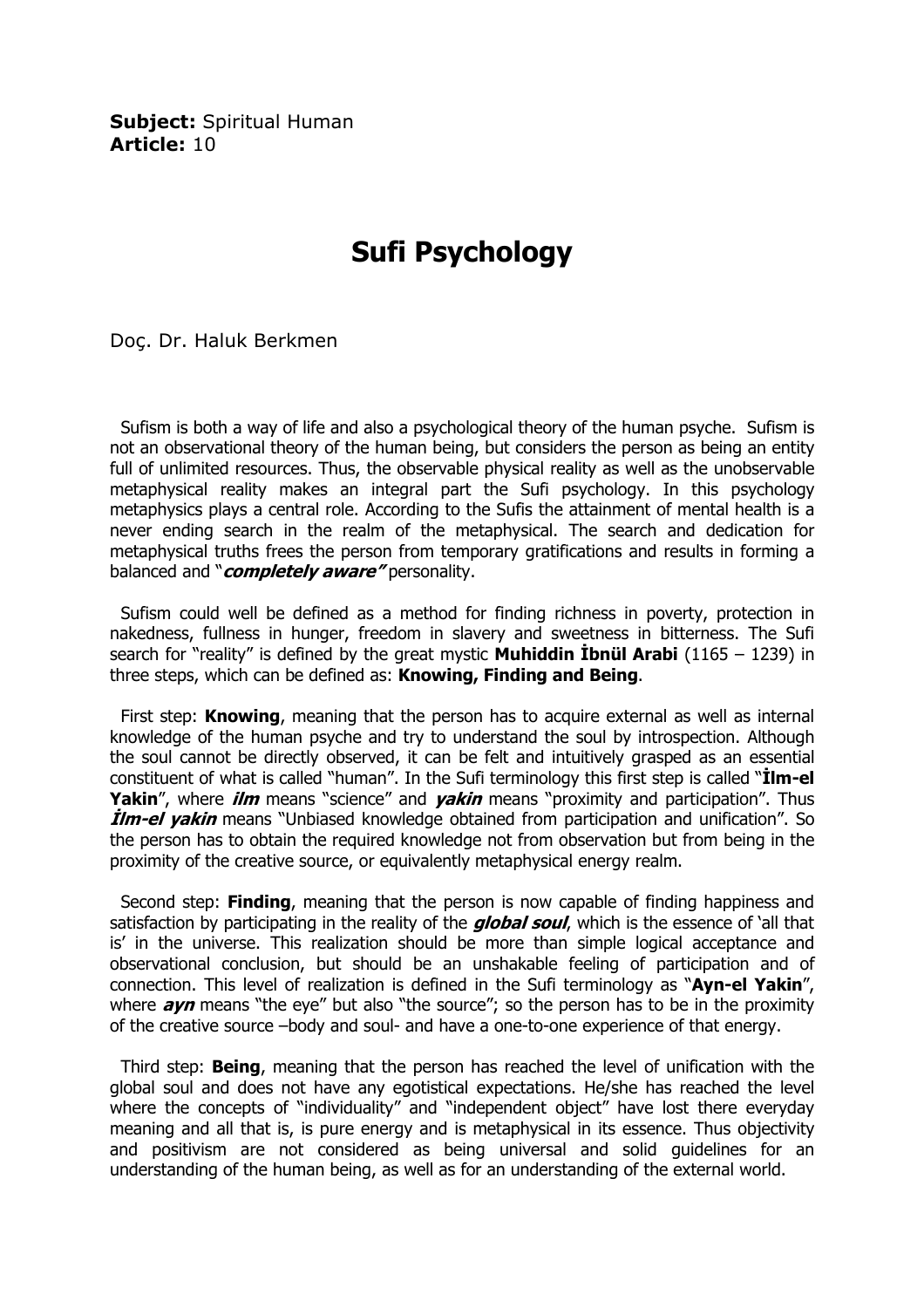This third level of realization is defined as "Hakk-el Yakin", where Hakk stands for both God as well as the *ultimate Truth*. The Sufi knows that all that is, is made out of interconnected energy fibers. He/she accepts that the universe is an unfathomable mystery and considers the human being as a *micro cosmos* of that global, macro energy structure.

Sufism accepts two sorts of *will*. One is the limited free personal will, which is called  $C\ddot{u}z-i$ *irade* and the other one is *Kül-i irade*, meaning "engulfing will". "Cüz" means part and 'Cüz-i irade' means "partial will", which represents the power of control and action of the person. But the range of *Cüz-i irade* is limited since it is partial and can affect only a small part of that unlimited energy field, which is the creative essence of the entire universe. Küll-i *irade*, on the other hand, is impartial and is beyond the human control. The Sufi knows that the human will has its limitations and that  $\textit{realitv}$  is a matter of awareness. As one climbs the levels of awareness one will see new realities and become less individualistic. It is important to realize and emphasize that each of these levels have a clear meaning and are permanent **existential levels**. They are not temporary moods of feeling or intuiting.

 The Sufi considers the human psychological structure capable in reaching seven different hierarchical levels, but only the first four levels will be discussed here. The first level is innate and is the natural instinct that exists within every person. All other levels should be attained through striving and dedication. Thus the Sufi approach to human psychology is more than a simple theory, but is deeply embedded in the practical everyday life.

The first level of the human psychological behavior is called **Nefs-i Emmare**, meaning the level of action-and-reaction. This level, which is common to all humans, is the level where the "Id" (libido) and the "Ego" are the masters of our actions. The libido, which is the source of all sexual impulses, and the selfish ego, which is the protector of the physical body are the deciders of almost all actions that we perform in this level of daily existence. In this level one generally acts according to innate impulses without thinking about their consequences.

But being "human" requires more than being a simple *automata*, reacting to external stimuli. Being human means "being able to **control** the reactionary impulses". This is the level called *Nefs-i Levvame*, meaning the *self controlling* or *self limiting* awareness. When this psychological level is reached, one can see that the external world is not independent of our actions and reactions. The external world, or the **other** person, is emotionally linked to our actions and decisions. The *other* is not totally independent from our limited will, but is deeply affected from our ego and our reactionary self. This is why small children are strongly influenced from the behavior of their parents and may keep this influence during their entire adult life. In this level of existence the person is aware of his/her responsibilities and questions every phenomenon that he/she encounters during the day-to-day life. This level is more than the "**Superego**" of Freud's psychology. The *Superego* is formed by the society but the *self limiting ego* gets its power from the *aware self*. The self controlling psychological level knows that 'what is out there' is not independent from our assumptions and preconceptions. Therefore, the person living in such a psychological level knows that reality and truth cannot be reached by simply observing nature, but should be grasped by becoming part of all phenomena affecting his/her daily life. Thus, objectivity, locality and positivism should be considered as being practical assumptions devoid of any deep value helping in unraveling the essence of the human psychology.

The third level of awareness is *the level of intuition*. This level is known under the name Nefs-i Mülhimme, meaning the *intuiting self*. A diluted form of such a level of awareness